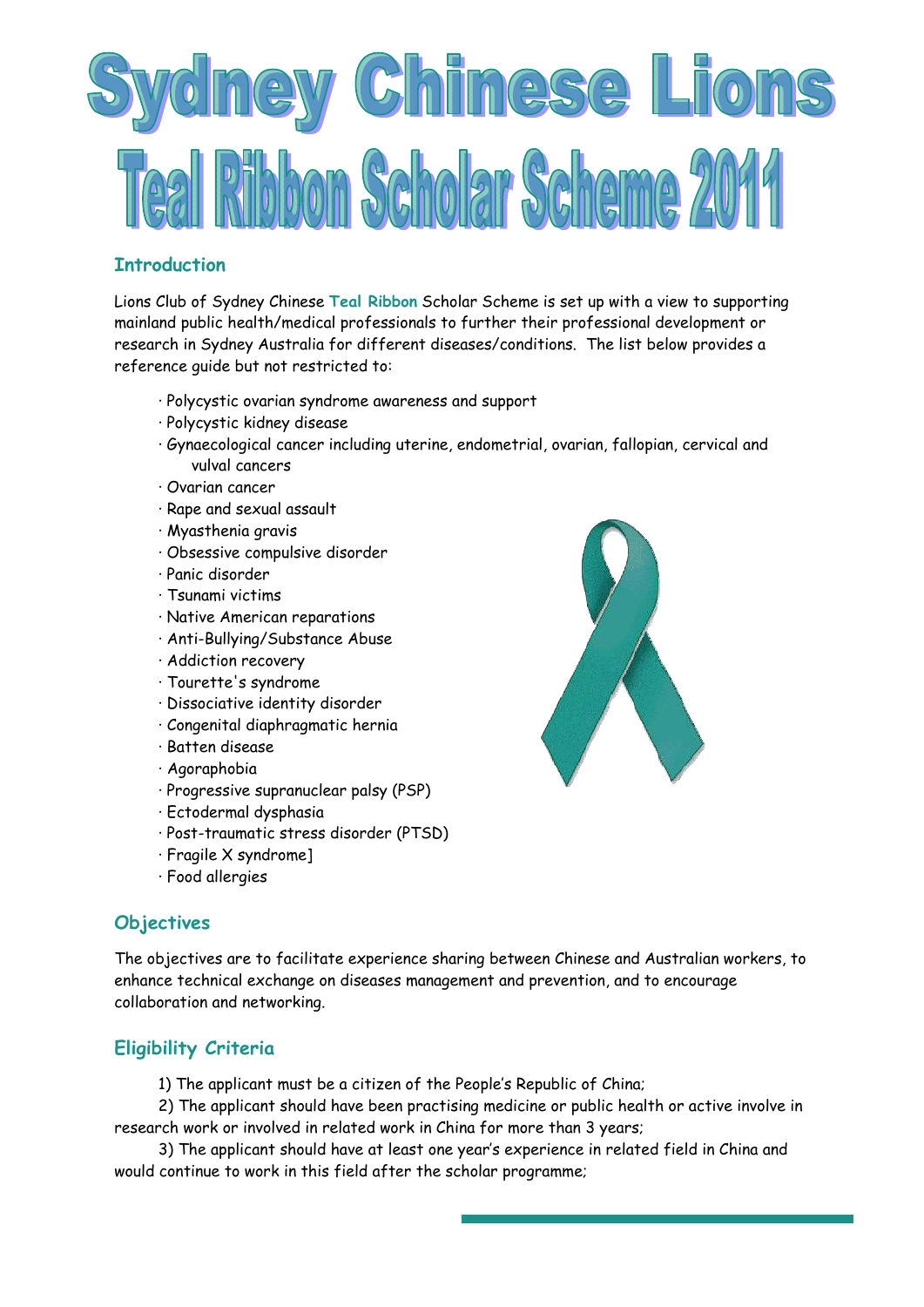4) The applicant must be involved in community-based care and prevention work in China. Subject to adequate justification, at most 2 applicants can apply in collaboration with each other to carry out the same training programme for two weeks in Sydney;

5) The applicant should be responsible for planning or implementation of the training programme to be applied for under this scheme. In case there are two applicants, then the applicants should preferably be from different fields of work. Preference will be given to front-line workers in the community.

The applicant(s), if successful, must bear all the expenses arising from this scheme, including travelling expenses to and out of Sydney, fees for boarding & lodgings, traffic and other related expenses in Sydney. It is also strongly advised that travel and medical insurance should be taken out to cover the medical expenses that might be incurred during his/her stay in Sydney.

#### **Programme Content and Evaluation**

The applicant must state in detail the training or research programme which he/she proposes to be implemented or collaborated in Sydney. The vetting committee will examine his/her proposals in–depth and provide logistics support from time to time as appropriate. The successful applicant may be deployed to be on attachment in health care organizations in Sydney or involved in field work, community-based projects, research, or combinations. Assessment would be conducted throughout the training period. Besides, during his/her two weeks' stay in Sydney, the successful applicant must hold two seminars on the chosen condition/research/programme implementation and/or evaluation of patient care and prevention work in their locality; etc. One seminar is designed for professionals in the field while the other one is for the general public. In addition, he/she should submit a preliminary written report before departure from Sydney.

Upon the completion of the programme and satisfactory performance, he/she will be awarded an appointment certificate for being the "Lions Club of Sydney Chinese Teal Ribbon Scholar". Besides, in case should there be two applicants from the same project, the 2 applications will be examined by the vetting committee together. Successful applicants have to carry out the study at the same time in Sydney. Each pair is required to hold 1 seminar and to hand in 1 final report only. Unsuccessful applicants will not be notified separately.

#### **Special Remarks**

1) Successful applicants must arrive in Sydney by late May 2011 for at least 1 week in order to attend the Presentation Ceremony on 1 June 2011 and perform effective exchange sessions with local Universities. They must also apply to the appropriate authorities for obtaining a visa to Sydney. If the successful applicant could not arrive in Sydney within the year, the award would be automatically cancelled.

2) Except being a Scholar awarding organisation, Lions Club of Sydney Chinese assumes no liability whatsoever during the candidate's stay in Australia

3) Invitation letter for Visa application should be issued from the Australian correspondence organisation instead of The Lions Club of Sydney Chinese Inc.

4) If the successful applicant leaves Sydney before the completion of the whole exchange program, he/she will not be offered the grant award; the organizer will also inform his/her senior or the one who recommended his/her application.